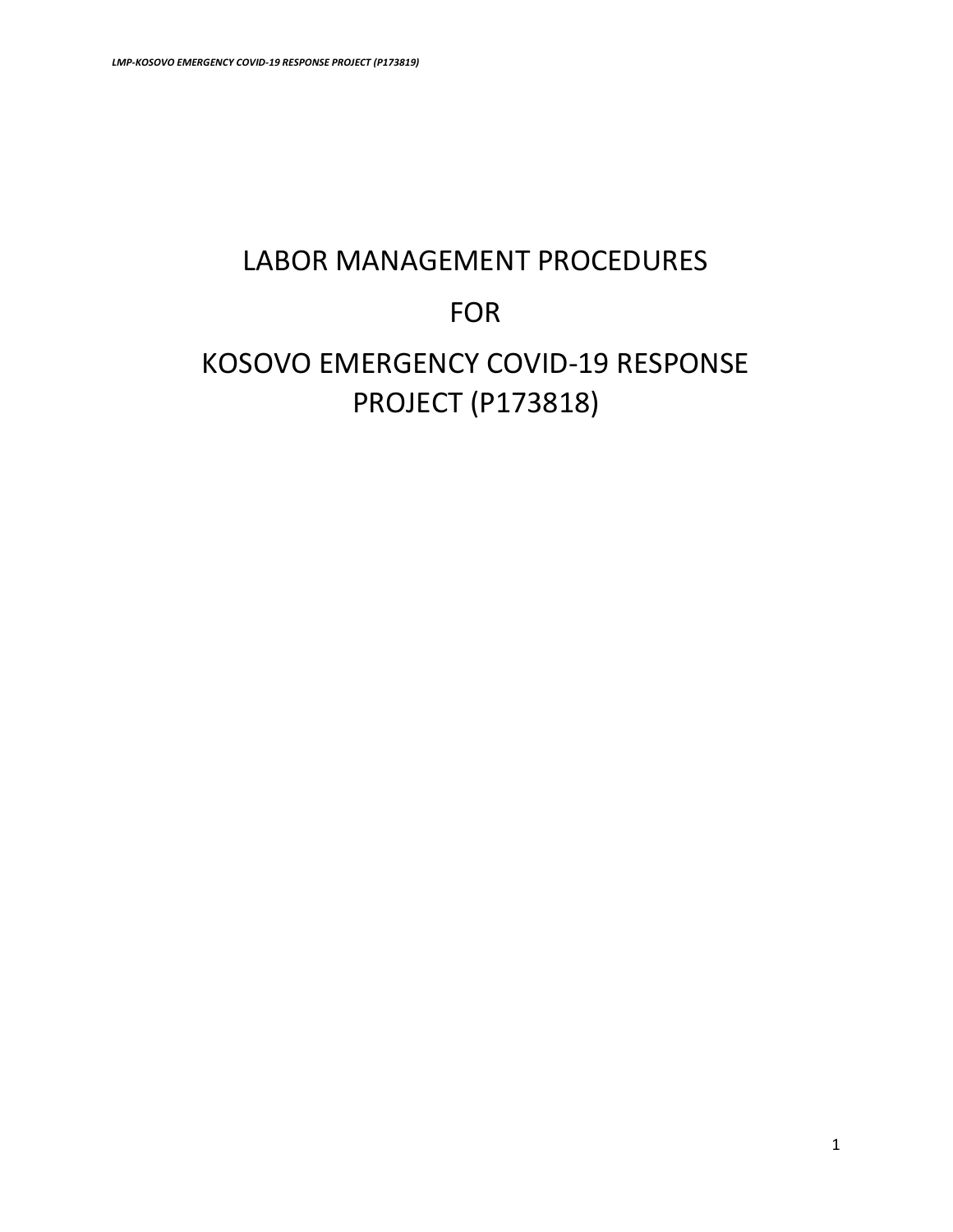#### Abreviations

| <b>WHO</b>  | World Health Organization                            |
|-------------|------------------------------------------------------|
| COVID-19    | Coronavirus disease 2019                             |
| <b>ESMF</b> | <b>Environmental and Social Management Framework</b> |
| ESS         | <b>Environmental and Social Stands</b>               |
| <b>WB</b>   | <b>World Bank</b>                                    |
| <b>GRM</b>  | <b>Grievance Redress Mechanisms</b>                  |
| <b>HCF</b>  | Health Care facility                                 |
| GoK         | Government of Kosovo                                 |
| <b>LMP</b>  | Labor Management Procedures                          |
| MoH         | Ministry of Health                                   |
| <b>MLSP</b> | Ministry of Labor and Social Policy                  |
| OG          | <b>Official Gazette</b>                              |
| <b>OHS</b>  | Occupational Health and Safety                       |
| <b>PDO</b>  | Project Development Objectives                       |
| PCU         | <b>Project Coordination Unit</b>                     |
| <b>POM</b>  | <b>Project Operations Manual</b>                     |
| PPE         | Personal Protective Equipment                        |
| <b>IPC</b>  | Infection Prevention and Control                     |
| <b>ICUs</b> | Intensive care units                                 |
| <b>FM</b>   | Financial management                                 |
| M&E         | Monitoring and evaluation                            |
| PAD         | Project Appraisal Document                           |
| <b>PIOM</b> | Pension and Disability Insurance Fund                |
| <b>PPSD</b> | Project Procurement Strategy for Development         |
| <b>SEP</b>  | Stakeholder Engagement Plan                          |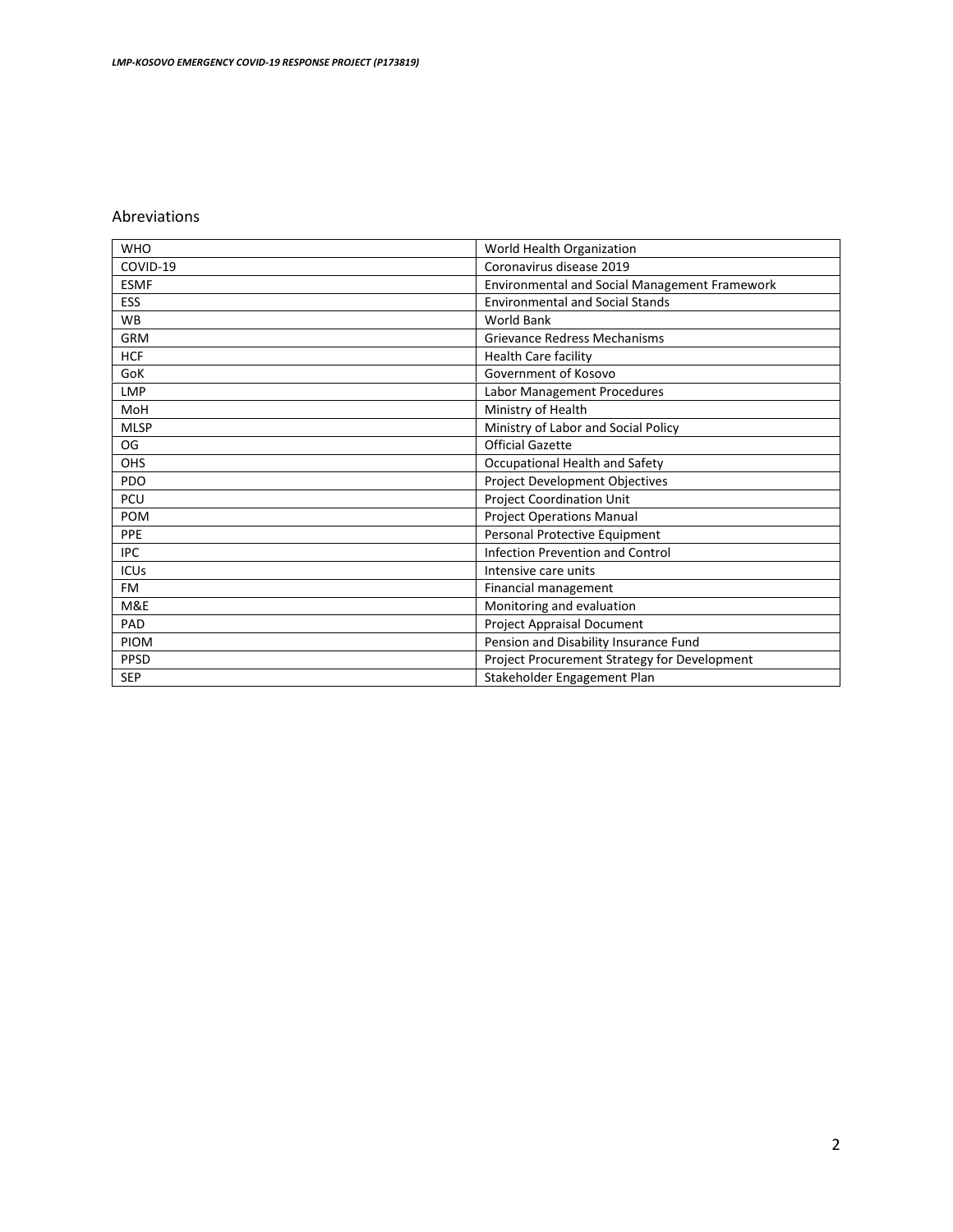# **LABOR MANAGEMENT PROCEDURES**

## **1. Introduction/Project Description**

The main objectives of the "Kosovo COVID-19 Emergency Response Project" are to prevent, detect and respond to the threat posed by COVID-19 and strengthen national systems for public health preparedness. The achievement of the project outcomes will be measured through the following PDO-level outcome indicators: Number of people tested for COVID-19 identification per MoH approved protocol, Recovery rate from COVID-19, number of beneficiaries receiving financial support to enable social distancing.

An outbreak of the coronavirus disease (COVID-19) caused by the 2019 novel coronavirus (SARS-CoV-2) has been spreading rapidly across the world since December 2019, following the diagnosis of the initial cases in Wuhan, Hubei Province, China. Since the beginning of March 2020, the number of cases outside China has increased thirteenfold and the number of affected countries has tripled. On March 11, 2020, the World Health Organization (WHO) declared a global pandemic as the coronavirus rapidly spreads across the world. As of April 20, 2020, the outbreak has resulted in an estimated 2,425,437 cases 166,058 deaths in 210 countries<sup>1</sup>.

With the increasing incidence of COVID-19 in Kosovo, the public health system is under tremendous pressure. In Kosovo from 3 January 2020 cases to 29 April there have been registered 104,674 infected confirmed cases of Covid-19, with 2,143 fatalities in the country. As of April 23, a total of 22,096 vaccine doses have been administered. The Confirmed cases are spread across all municipalities, with the greatest concentration of cases in Pristina, Ferizaj, Fushe Kosova, and Gjilan. The majority of cases are within the cluster of persons between the age of 20-29, followed by the same number of cases for age groups 30- 39, 40-49, and 50-59. The first case reported in Kosovo was an imported case from Italy on March 13, 2020.

The Government of Kosovo acted quickly, declaring a Public Health Emergency for the entire country as of March 15, 2020 and established a National COVID-19 Coordination and Monitoring Committee , which immediately began working with in country health institutions, the United Nations agencies, local security authorities, as well as international donors to set up quarantine arrangements and border controls and medical evacuation of returning citizens. The Ministry of Health (MoH), as the lead agency for COVID-19 national planning and response, has also initiated action plans to respond to the epidemic, including a National Preparedness and Response Plan for COVID-19.

Kosovo has initiated actions to prevent COVID-19 from moving to the community transmission stage and subsequently into an epidemic. As like other countries in the region Kosovo closed all borders including the airport. An all-of-government action has been mobilized to fight the coronavirus, including scaling up emergency response mechanisms in all sectors. There has been a positive response and compliance with measures by the society and elevated confidence in the government`s protective measures and instructions for social distancing is evident. The MoH has started a vigorous risk communication campaign through social media, TV broadcasts and other media. On the health front, the country is working hard now to ensure adequacy of hospitalization surge capacity with the necessary personnel in case of larger community-based transmission. Recent emergency actions in this respect have included preparation of

 $\overline{\phantom{a}}$ <sup>1</sup> <https://www.worldometers.info/coronavirus/>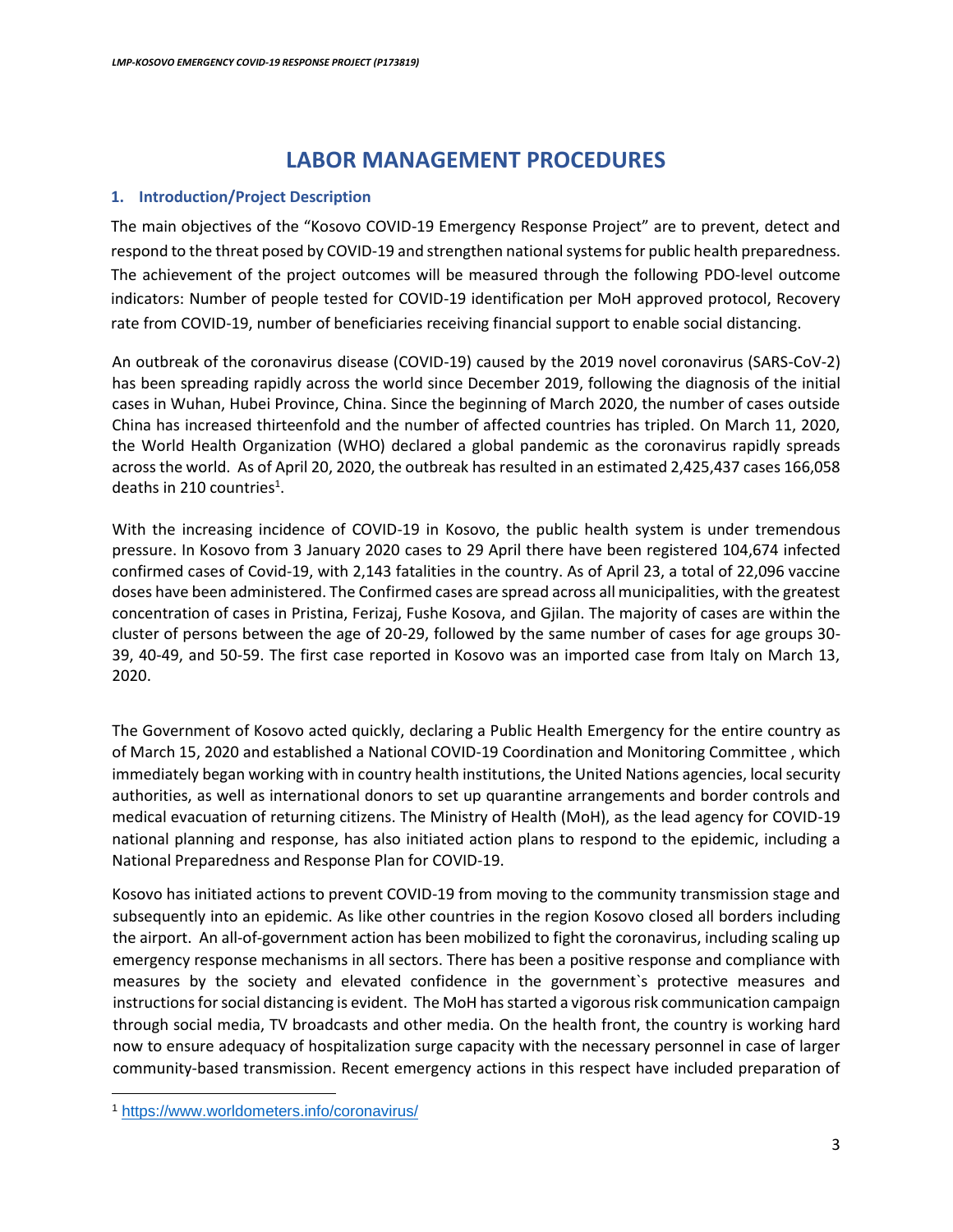the economic fiscal package of 170 mil euro as response to Covid 19 crises. Within this package there are also measures for health sector. As of April 16, the country is under imposed curfew in an effort to limit the spread of COVID-19. The movement of all citizens is restricted to a daily 1.5 hours. The MoH is making COVID-19 related response guidance, information and updates available on its website<sup>2</sup> for easy access. The government website is updated with all government ordinances and contact telephone numbers of each ministry providing relevant information including online services.

To respond to the outbreak the health system and its infrastructure requires scaling up to strengthen disease surveillance and management capacities. The Constraints include shortage of trained health care providers, health workers, Personal Protection Equipment (PPE), testing kits and labs with required capacities, non-compliance by general public on safety measures and limited number of facilities equipped with isolation wards for quarantine and treatment.

Given that work and travel restrictions within and outside the country, closure of borders and imposed curfews, combined are likely to slow down economic activity and growth, sectors in urgent need of support are receiving designated funds. The Government is however yet to streamline their strategies to strengthen social measures to support vulnerable communities, particularly the elderly, the poor, women and children, people losing income, living in a contained environment, may increase the risk of violence as well as translate to spikes in poverty, food and nutrition insecurity, and reduced access to healthcare far beyond COVID-19, especially if the crisis continues.

The proposed Kosovo Emergency COVID-19 Response Project (P173819) aims **to prevent, detect and respond to the threat posed by COVID-19 and strengthen national systems for public health preparedness in Kosovo.** The project supports health sector enhancement of disease detection capacities through provision of technical expertise, laboratory equipment and systems to ensure prompt case finding and contact tracing, consistent with WHO guidelines in the Strategic Response Plan. The World Bank is coordinating closely with partners who are aligned to support the Government, such as the EU delegation and WHO.

# **The project comprises the following components:**

 $\overline{\phantom{a}}$ 

- Component 1: Health care delivery and health system strengthening,
- Component 2: Supporting households to comply with public health containment measures
- Component 3: Project monitoring, communication and community engagement.

# **Component 1: Health Care delivery and health system strengthening**:

This component provides immediate support to the government to prevent new cases of COVID-19, limit local transmission through contact-tracing and containment strategies, and to treat established cases, including the most severe.

Additional investments will be done in Kosovo's pre-existing health care network and established hierarchy of specialist facilities.

#### **Component 2: Supporting households to comply with public health containment measures**

<sup>2</sup> <https://kosova.health/>; <https://covid19-rks.net/>; Institute of Public Health link: [http://niph-rks.org/informata](http://niph-rks.org/informata-rreth-covid-19/)[rreth-covid-19/](http://niph-rks.org/informata-rreth-covid-19/) and two social network accounts with more than 50Kvisitors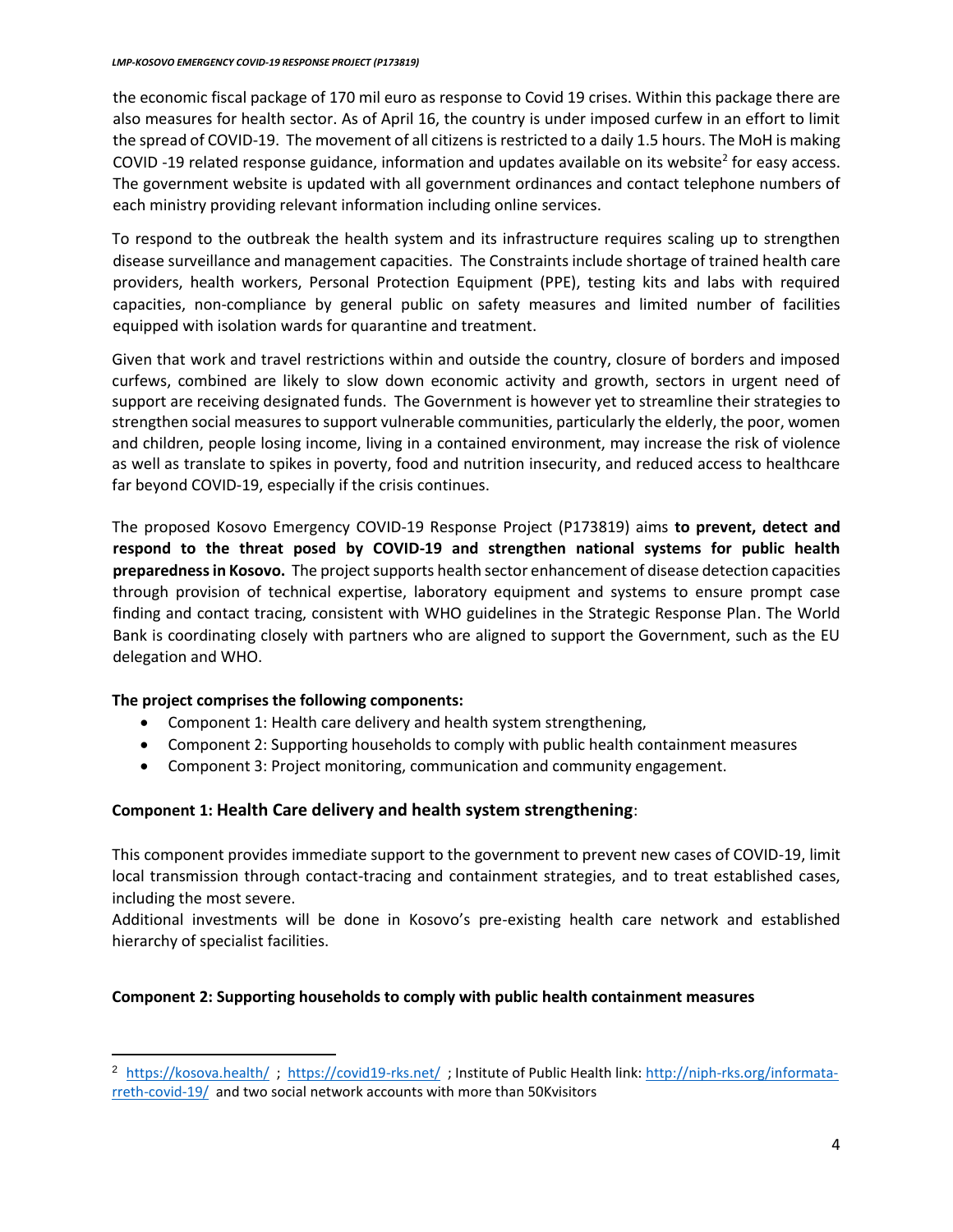This component has supported the Government to fund the Social Assistance Scheme (SAS) to (i) ensure that existing social assistance payments are delivered on time, given the emerging fiscal constraints the country faces; (ii) finance an increase in the value of the benefits provided to SAS beneficiaries to assist them in meeting their basic needs in in the face of rising health care costs and loss of other income sources; and (iii) expand the coverage of the SAS to additional households, which have lost their sources of income as result of the pandemic and which do not receive support from other government programs. Government of the Republic of Kosovo has supported the beneficiaries of all social and pension schemes in order to provide assistance to these categories in coping with the COVID-19 pandemic. In this regard through Government decisions set the increase at 30 euros for all beneficiaries of social and pension schemes who receive a monthly payment of up to one hundred (100) euros. The Ministry of Labor and Social Welfare (MLSW) has made payments from the Social Assistance Scheme (SAS) to the beneficiaries for the period covering March through June 2020, including providing double payments for the period March through May 2020 done under retroactive financing. All cash transfers for beneficiaries of the social assistance scheme and the emergency cash transfer program (measure 15) has been disbursed has planned.

#### **Component 3: Project monitoring, communication, and community engagement:**

This component will support project implementation in overall administration of the project (including project management and financial management functions), as well as regular monitoring and reporting of implementation (including the required fiduciary assessments). Existing government structures and capacities will be used to the extent possible. This component will finance operating costs, equipment and training needed for overall project management. These may be strengthened by the appointment and/or recruitment of additional staff/consultants responsible for overall project implementations, including activities related to the Environmental and Social Framework (ESF), communications and outreach, procurement, financial management, and other technical areas. In addition, the component will support the consultancies and purchase of equipment required to operationalize the new measures outlined under Component 2 and to support the Government in longer-term reforms to enable its social protection system to respond to shocks.

This component will also support (i) the development and distribution of basic communication materials on COVID-19 for the general public (e.g., fact sheets or 'dos' and 'don'ts' for the general public, TV ads, awareness videos etc.); (ii) the development and implementation of outreach and awareness building materials and activities designed to reach the vulnerable, including the elderly; and, (iii) receive inputs and feedback from communities and social assistance beneficiaries, including monitoring by the government of the effectiveness of these interventions. To simplify outreach and build on existing government systems, the component will support the development of digital platforms and social media campaigns that are mobile friendly and able to reach vulnerable groups. The Kosovo COVID-19 Emergency Response Project is being prepared under the World Bank's Environment and Social Framework (ESF). As per the Environmental and Social Standard ESS 10 on "Stakeholder Engagement and Information Disclosure", the implementing agencies should provide stakeholders with timely, relevant, understandable and accessible information and consult with them in a culturally appropriate manner, which is free of manipulation, interference, coercion, discrimination and intimidation.

# **2. OVERVIEW OF LABOR USE ON THE PROJECT**

This Labor Management Procedure (LMP) has been prepared for the "Kosovo COVID-19 Emergency Response Project" to ensure compliance with Environmental and Social Standard 2 on Labor and Working Conditions (ESS2) of the World Bank's Environmental and Social Framework (ESF) and the national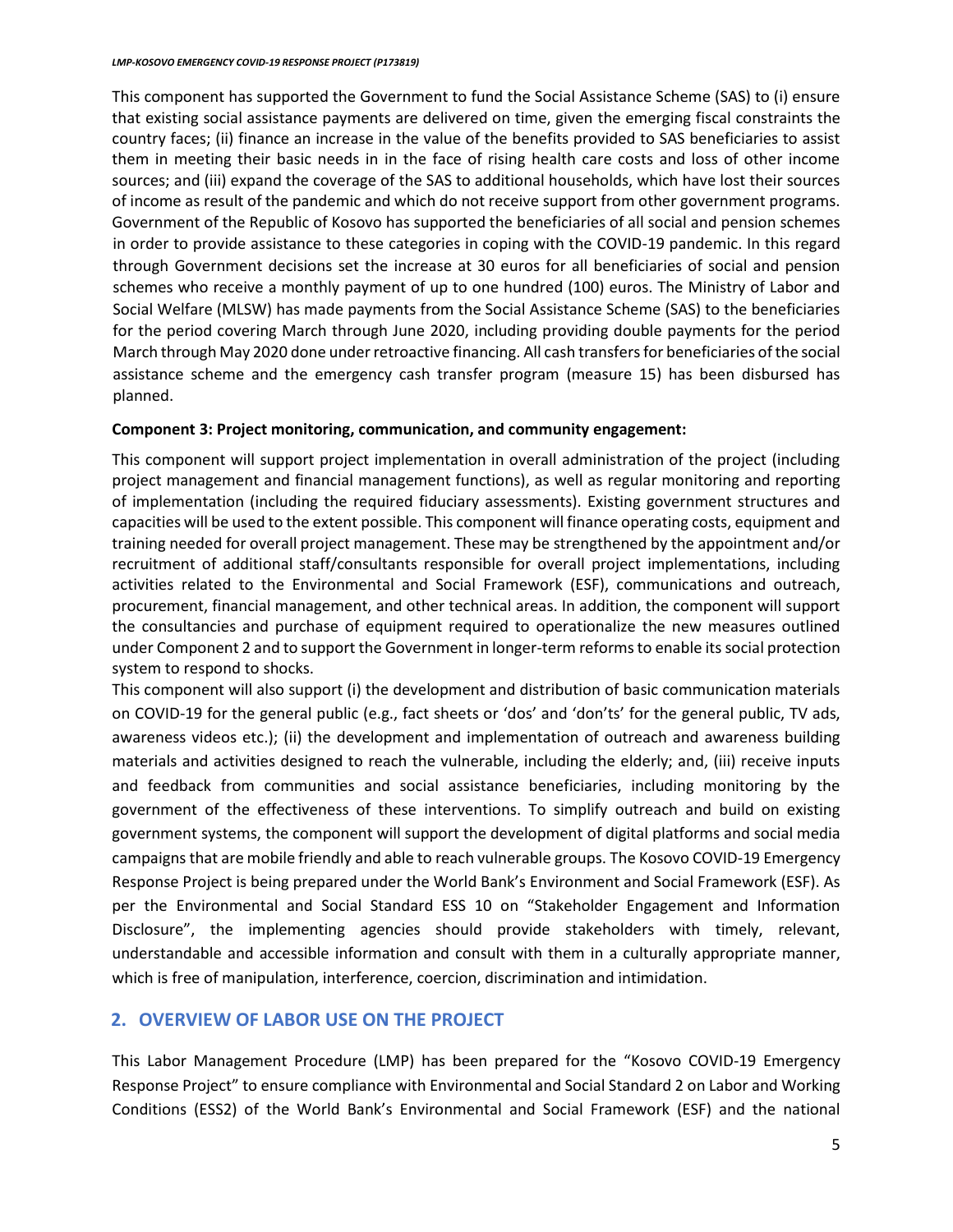legislation and regulations of the Government of Kosovo. It is a part of the Environmental and Social Management Framework (ESMF) developed for this project as a guiding document.

Accordingly, the purpose of this LMP is to facilitate the planning and implementation of the project by identifying the main labor requirements, the associated risks, and the procedures and resources necessary to address the project-related labor issues. The LMP sets out general guidance relevant to different forms of labor but also issues and concerns that relate to COVID-19 considerations.

The project will include different categories of workers, some of whom will be engaged in activities that raise COVID-19 exposure concerns. As per ESS2, project workers can be classified into the following four groups: a) direct workers PIU consultants and direct hired short term consultants but also 300+ health care staff, doctors, technicians, nurses, microbiologists, lab technicians that have recently completed the respective schools hired part time to help the health care system, and paid by the project) , contracted workers (small renovations of health care centers as well as consultants working for the various TA contracts), primary supply workers, and community laborers. Due to the nature of the work that will be done in this project, direct and contract workers will be used for the implementation.

The following are the key categories of workers that would be engaged under the project, including groups of workers that are specifically at risk in the COVID-19 context and thus require special attention:

| <b>Type of project</b><br>workers                                                                        | <b>Characteristics &amp; role of project</b><br>workers                                                                                                                                                                                                                                                                                                                                                                                 | <b>Timing of labor</b><br>requirements                                            |  |  |
|----------------------------------------------------------------------------------------------------------|-----------------------------------------------------------------------------------------------------------------------------------------------------------------------------------------------------------------------------------------------------------------------------------------------------------------------------------------------------------------------------------------------------------------------------------------|-----------------------------------------------------------------------------------|--|--|
| Direct workers (people employed or engaged directly by the Borrower (including the project proponent and |                                                                                                                                                                                                                                                                                                                                                                                                                                         |                                                                                   |  |  |
|                                                                                                          | the project implementing agencies) to work specifically in relation to the project)                                                                                                                                                                                                                                                                                                                                                     |                                                                                   |  |  |
| PCU staff                                                                                                | Permanent staff of PCU: Overall Coordinator,<br>Coordinator for Component 1, Coordinator for<br>Component 2, Environmental and Social safeguards<br>experts, Procurement Specialist, FM specialist,<br>Assistant, IT officer, Monitoring and Evaluation<br>Specialist.<br>Job roles:<br>Day-to-day project implementation, overall project<br>coordination, monitoring activities, safeguards and<br>fiduciary functions, and reporting | From project preparation until<br>Project completion                              |  |  |
| <b>Health Care</b><br>Workers hired by<br>the project in<br>temporary basis                              | Doctors & Nurses, technicians, microbiologists, about<br>300+ will be hired part time and financed by the<br>project. They will be engaged in public health system<br>and will have same status as other civil servants in the<br>health sector, with the difference these will be<br>financed by the project/<br>Job roles: Health services                                                                                            | Concrete period during between<br>Project commencement and project<br>completion. |  |  |
| Staff of<br>specialized<br>institutions                                                                  | MoH, MoFT, MLSP, National Institute of Public Health<br>and the regional and Centers of Public Health, Centers<br>for Social Work, Laboratory Services, Employment<br>Agency and local offices staff, Pension and Disability                                                                                                                                                                                                            | Project<br>until<br>commencement<br>project completion.                           |  |  |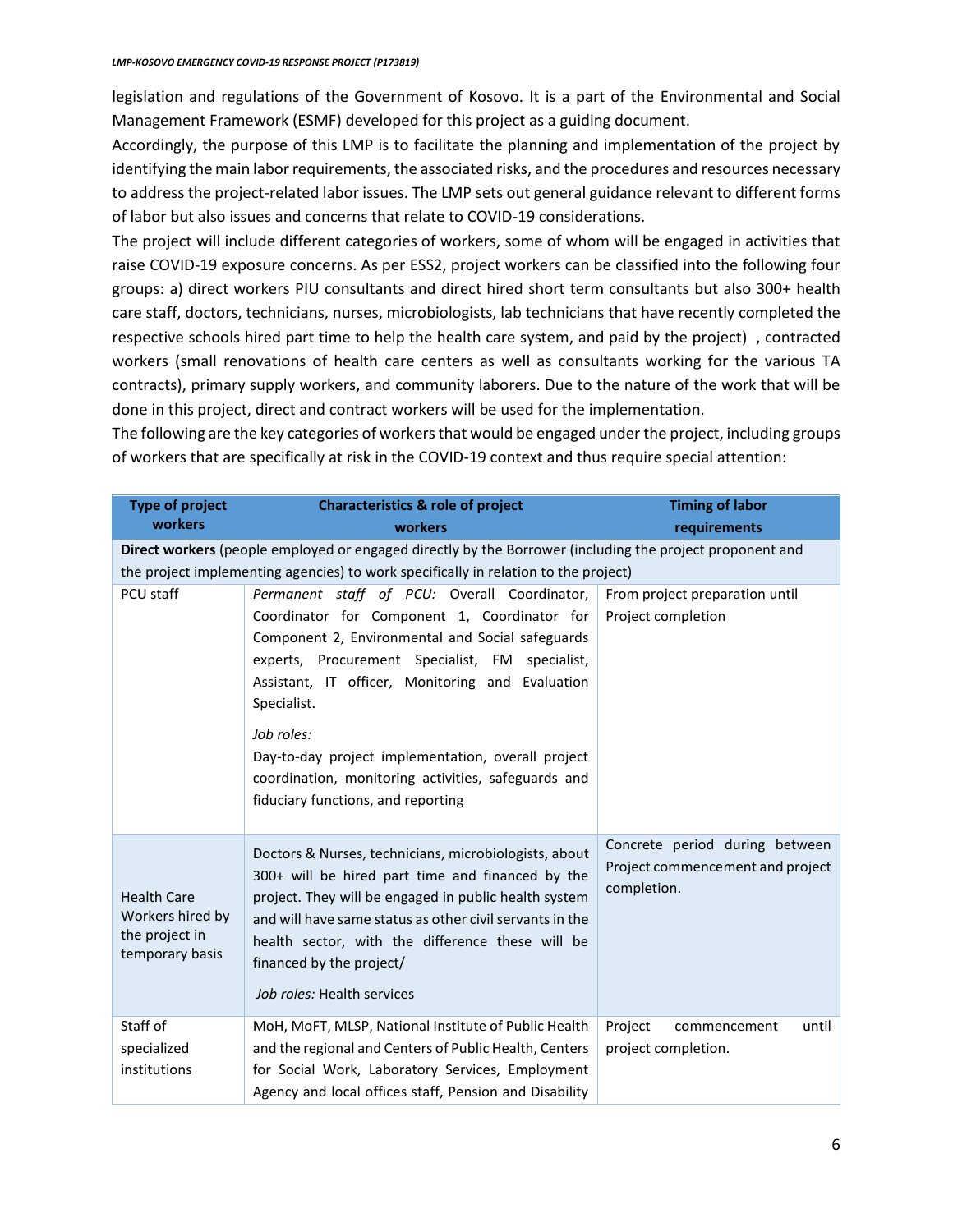| <b>Type of project</b><br>workers                                                                                                 | <b>Characteristics &amp; role of project</b><br>workers                                                                                                                                                                                                                                                                                                                                                                                                                                            | <b>Timing of labor</b> |  |  |
|-----------------------------------------------------------------------------------------------------------------------------------|----------------------------------------------------------------------------------------------------------------------------------------------------------------------------------------------------------------------------------------------------------------------------------------------------------------------------------------------------------------------------------------------------------------------------------------------------------------------------------------------------|------------------------|--|--|
|                                                                                                                                   | Insurance Fund (PIOM) staff, Crisis Management<br>Center and its regional offices staff.                                                                                                                                                                                                                                                                                                                                                                                                           | requirements           |  |  |
|                                                                                                                                   | Job roles: Administration, research, laboratory<br>testing, communication and operations. These are<br>public servants working in the institutions and they<br>have role with project activities                                                                                                                                                                                                                                                                                                   |                        |  |  |
| Contracted workers (people employed or engaged through third parties to perform work related to core<br>functions of the project) |                                                                                                                                                                                                                                                                                                                                                                                                                                                                                                    |                        |  |  |
| Workers<br>contracted to<br>carry out limited<br>reconstruction/<br>rehabilitation<br>works                                       | Architects, Engineers, workers with construction<br>skills in masonry, carpentry, plumbing, wiring,<br>painting etc.<br>Job roles - reconstruction activities during limited<br>renovations, and for medical waste management and<br>disposal systems.                                                                                                                                                                                                                                             | Project start to end   |  |  |
| Waste<br>Management<br><b>Services</b>                                                                                            | Workers dealing with medical waste collection from<br>HCFs and transportation, Waste Collection.<br>Job roles: Protecting/guarding the buildings, cleaning,<br>disinfecting,<br>collection,<br>waste<br>disposal<br>&<br>administration.                                                                                                                                                                                                                                                           | Project start to end   |  |  |
| Public<br>campaign<br>company                                                                                                     | PR staff, social workers; etc.<br>Job roles: conducting phone surveys with social<br>assistance beneficiaries to assess the impact of the<br>COVID-19 pandemic on vulnerable households and<br>their needs.                                                                                                                                                                                                                                                                                        | Project start to end   |  |  |
| Primary supply workers (people employed or engaged by the Borrower's primary suppliers (primary supply<br>workers)                |                                                                                                                                                                                                                                                                                                                                                                                                                                                                                                    |                        |  |  |
| Service & goods<br>Providers for HCFs                                                                                             | Suppliers providing: medical supplies, devices,<br>diagnostic<br>kits,<br>reagents,<br>consumables,<br>PPE,<br>(ventilators and<br>other<br>equipment<br>equipment<br>necessary for oxygen therapy (oxygen concentrators,<br>pulse oximeters, etc.), infusion pumps, defibrilators,<br>monitors, suction equipment), etc. and training on<br>relevant protocols.<br>Job roles - administrative and technical duties,<br>suppling of the goods and services according the<br>signed contracts, etc. | Project start to end   |  |  |

The expected project beneficiaries will be a subset of the population at large who will be affected by the COVID-19 response supported by the project. Given the nature of the disease, they would include infected people; at-risk populations, particularly the elderly and people with chronic conditions; medical and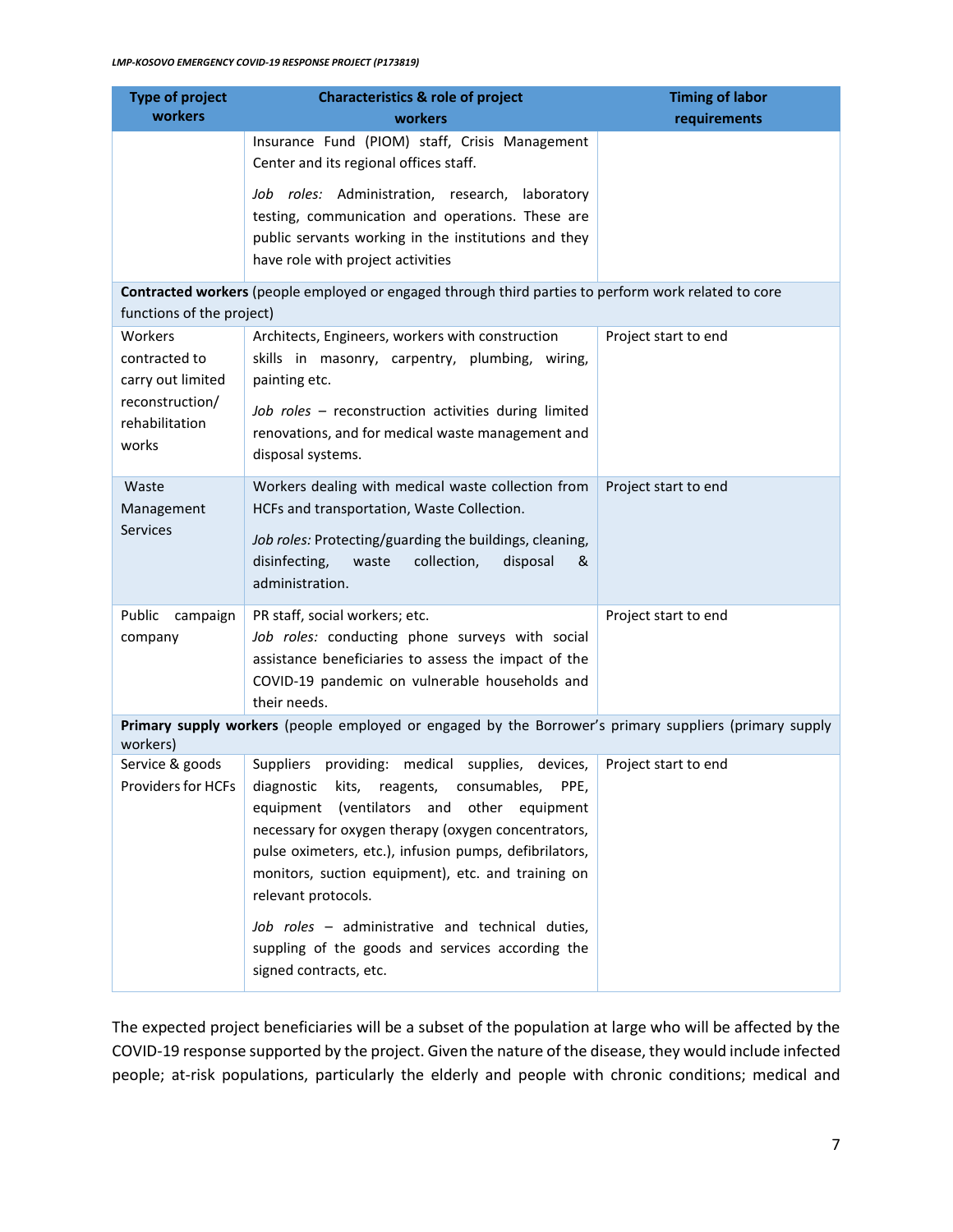emergency personnel; medical and testing facilities; and public health agencies engaged in the response of Kosovo.

Institutional direct beneficiaries which will benefit from capacity building & training are comprised of: public health workers in infection prevention and control and Protocols for medical waste; improving the overall administrative capacity of Employing Agency.

## *Timing of Labor Requirements*:

The project will be implemented on national level. The project will be implemented over a period of up to two years, with the MoH and MoFT as the key implementing agencies.

The precise number of all project workers who will be employed are not known as of now.

# **3. ASSESSMENT OF KEY POTENTIAL LABOR RISKS**

The labor risks for the project can be defined based on the nature and location were project activities will be carried out. Labor risks, including COVID-19 specific risks, in relation to the activities being carried out by the workers, are described below:

| <b>Project Activity</b>                                                                                                           | <b>Key Labor Risks</b>                                                                                                                                                                                                                                                                                                                                                                                                                                                                                                                                                                                                                         |
|-----------------------------------------------------------------------------------------------------------------------------------|------------------------------------------------------------------------------------------------------------------------------------------------------------------------------------------------------------------------------------------------------------------------------------------------------------------------------------------------------------------------------------------------------------------------------------------------------------------------------------------------------------------------------------------------------------------------------------------------------------------------------------------------|
| Procurement<br>essential<br>protective<br>of<br>equipment and other essential items to<br>protect healthcare workers and patients | - Health and safety risks for frontline service providers, especially<br>against COVID contamination<br>Suppliers as vectors of COVID-19 & hence risks HCWs and<br>$\overline{\phantom{a}}$<br>patients<br>- Inability of benefit from procedures and mitigation measures to<br>address risks relating to COVID-19 spread                                                                                                                                                                                                                                                                                                                      |
| Support to Enable Social Distancing                                                                                               | conditions<br>- Inadequate<br>and<br>of<br>employment<br>terms<br>for<br>employees/consultants, including those relating to hours of work,<br>wages, overtime, etc.<br>- Discrimination in relation to recruitment, hiring, compensation,<br>working conditions, terms of employment, etc.<br>- Absence of a mechanism to express grievances and protect rights<br>regarding working conditions and terms of employment<br>- Risks of contamination during community visits<br>- Workers as vectors of COVID-19 and hence risks to community<br>health and safety<br>- Risks of child labor and forced labor, though expected to be<br>minimal |
| Strengthening the capacity of HCFs for                                                                                            | - Workers brought in to carry out the limited civil works may                                                                                                                                                                                                                                                                                                                                                                                                                                                                                                                                                                                  |
| Emergency COVID - 19 Response:                                                                                                    | become vectors for transmission of COVID-19 to other workers                                                                                                                                                                                                                                                                                                                                                                                                                                                                                                                                                                                   |
| - Constituting emergency response teams                                                                                           | and nearby communities.                                                                                                                                                                                                                                                                                                                                                                                                                                                                                                                                                                                                                        |
| in HCFs to cater to both regular and                                                                                              | - Untenable overtime, psychological distress, fatigue, occupational                                                                                                                                                                                                                                                                                                                                                                                                                                                                                                                                                                            |
| infectious disease patient                                                                                                        | burnout, among health care workers                                                                                                                                                                                                                                                                                                                                                                                                                                                                                                                                                                                                             |
| - Increasing ICU beds and relevant                                                                                                | - Risks of exposure while handling of medical specimens or                                                                                                                                                                                                                                                                                                                                                                                                                                                                                                                                                                                     |
| equipment such as oxygen delivery                                                                                                 | treatment of COVID-19 patients                                                                                                                                                                                                                                                                                                                                                                                                                                                                                                                                                                                                                 |
| units, etc.                                                                                                                       | - Stigma and passing on infections to family and community                                                                                                                                                                                                                                                                                                                                                                                                                                                                                                                                                                                     |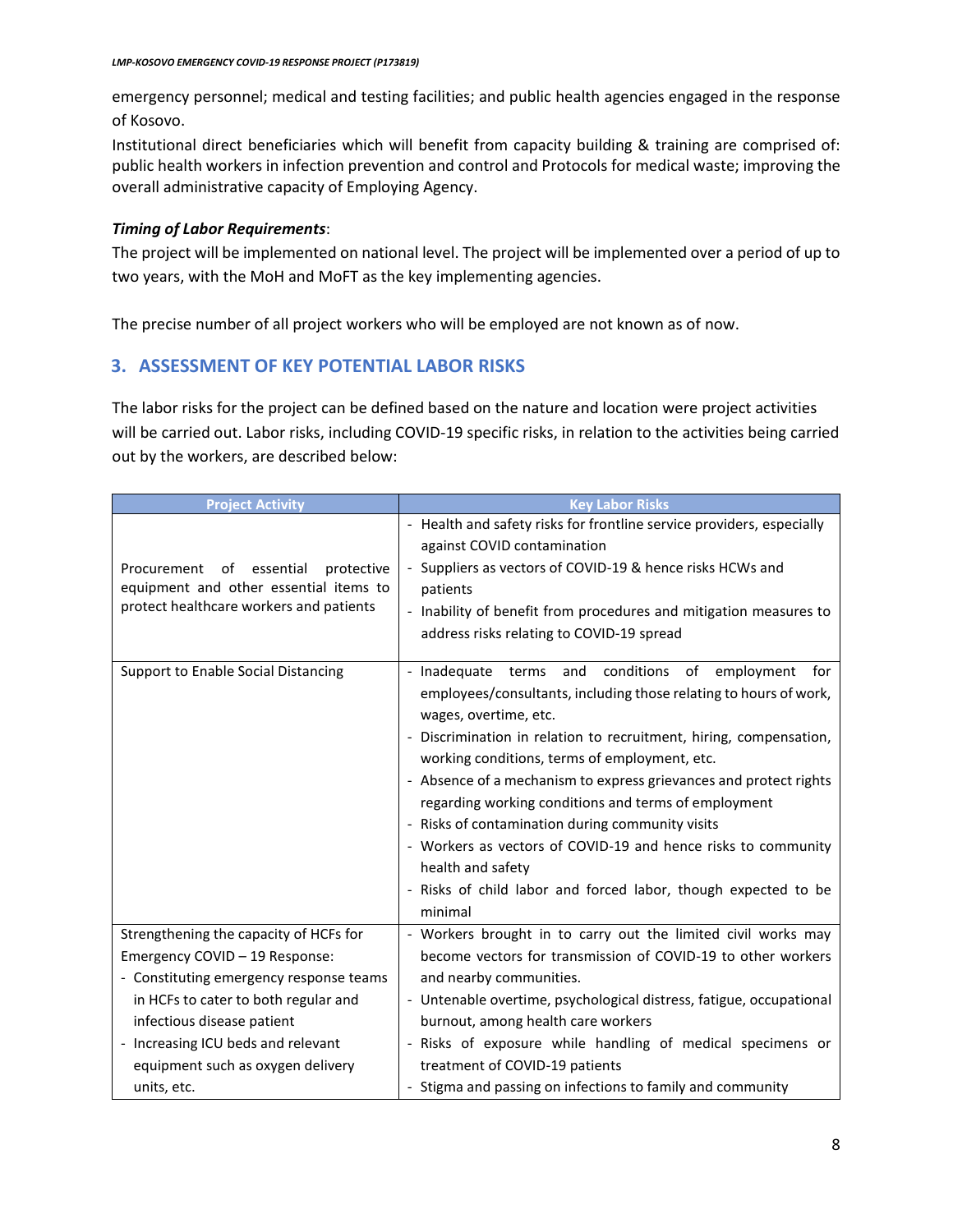| <b>Project Activity</b>                   | <b>Key Labor Risks</b>                                                |
|-------------------------------------------|-----------------------------------------------------------------------|
|                                           | - Inadequate terms and conditions of employment for employees/        |
|                                           | consultants, including those relating to hours of work, wages,        |
|                                           | overtime, etc.                                                        |
|                                           | - Discrimination in relation to recruitment, hiring, compensation,    |
|                                           | working conditions, terms of employment, etc.                         |
|                                           | - Absence of a mechanism to express grievances and protect rights     |
|                                           | regarding working conditions and terms of employment                  |
|                                           | - There are not risks of child labor and forced labor among frontline |
|                                           | stakeholders,                                                         |
|                                           | - There are no risks associated with use of security personnel,       |
|                                           | including on community health and safety as well as labor             |
|                                           | management.                                                           |
| Strengthen disease surveillance systems   | - Risks of pathogen exposure, infection and associated illness,       |
| and public health laboratories capacity   | death, for workers engaged in carrying out the testing,               |
| - Training to health workers and other    | transporting samples, delivering training, etc.                       |
| frontline stakeholders                    | - Stigma and passing on infections to family and community            |
| - Increasing number of testing<br>kits,   | - Inadequate terms and conditions of employment<br>tor                |
| of special<br>expansion<br>kits,<br>panel | employees/consultants, including those relating to hours of work,     |
| expansion of testing capacity             | wages, overtime, etc.                                                 |
| - Equipment for safe transport<br>ot      | - Discrimination in relation to recruitment, hiring, compensation,    |
| biological samples                        | working conditions, terms of employment, etc.                         |
| - Orientation of lab technicians<br>on    | - Absence of a mechanism to express grievances and protect rights     |
| standardized<br>sample<br>collection,     | regarding working conditions and terms of employment                  |
| channeling<br>and transportation<br>for   | - Social tensions due to concerns about community health and          |
| infectious<br>diseases,<br>and            | safety                                                                |
| decontamination practices                 |                                                                       |
| Containment and treatment efforts         | - Untenable overtime, psychological distress, fatigue, occupational   |
| - Establishment of specialized units in a | burnout, among health care workers                                    |
| limited number of selected hospitals      | - Risks of exposure while handling of medical specimens or            |
| focusing primarily on the Infectious      | treatment of CVOID-19 patients                                        |
| Disease Clinic's wards to enable the      | - Inadequate terms and conditions of employment<br>for                |
| isolation of more patients in single-     | employees/consultants, including those relating to hours of work,     |
| occupancy rooms.                          | wages, overtime, etc.                                                 |
| - dermatology, pulmonology, and sports    | Discrimination in relation to recruitment, hiring, compensation,      |
| clinics to increase bed capacity)         | working conditions, terms of employment, etc.                         |
| - Expansion of intensive care unit (ICU)  |                                                                       |
| capacity, including the establishment of  |                                                                       |
| additional ICU beds and the necessary     |                                                                       |
| equipment and supplies to make them       |                                                                       |
| functional.                               |                                                                       |
| - Training all hospital staff to prevent  |                                                                       |
| intra-hospital infections, particularly   |                                                                       |
| medical waste management and              |                                                                       |
| disposal systems, management of           |                                                                       |
| patients with infectious diseases,        |                                                                       |
| including dead bodies, and instituting a  |                                                                       |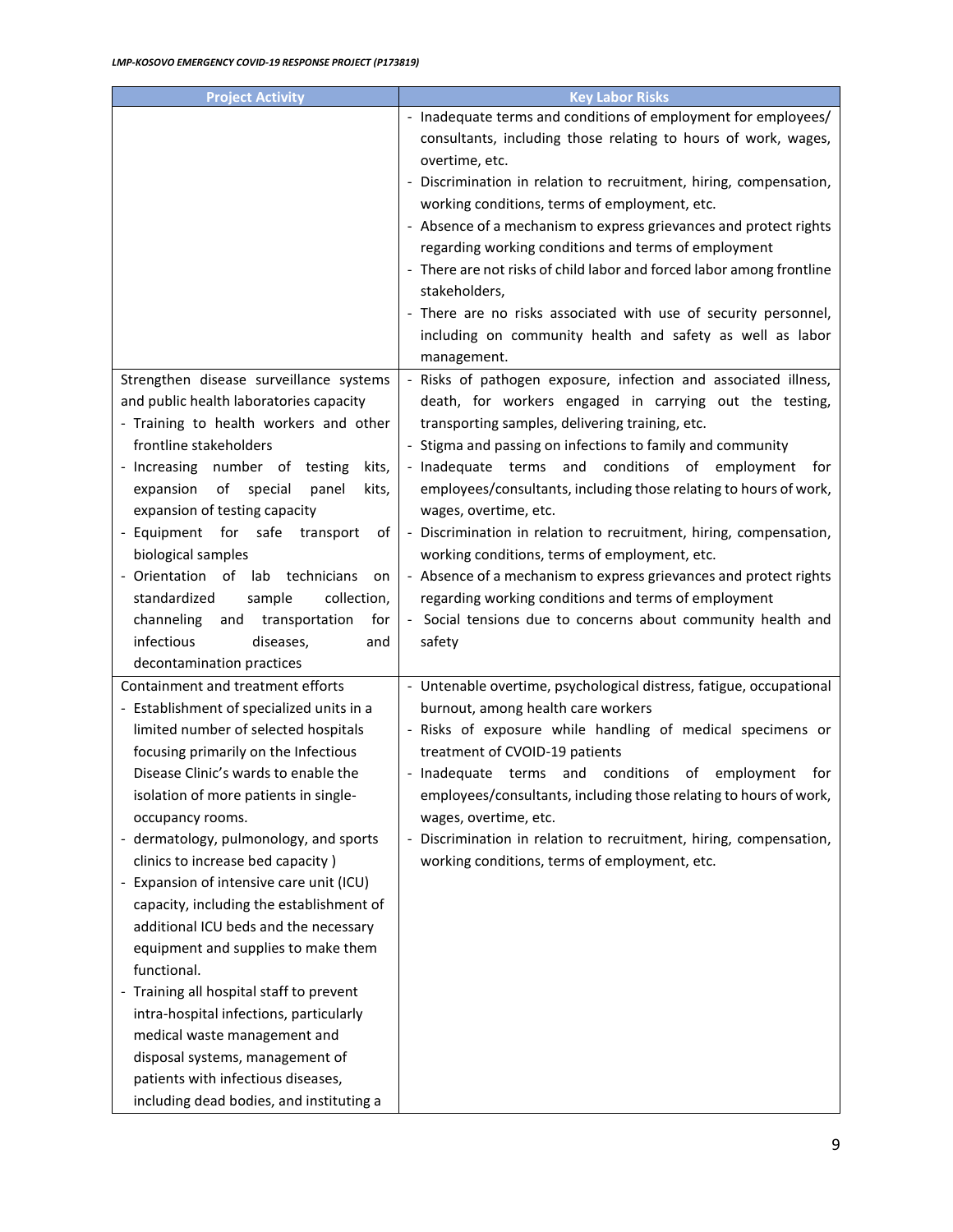| <b>Project Activity</b>                    | <b>Key Labor Risks</b>                                             |
|--------------------------------------------|--------------------------------------------------------------------|
| system to monitor the same; putting in     |                                                                    |
| place safe and separate transportation     |                                                                    |
| facilities for infectious disease patients |                                                                    |
| starting with testing to hospital          |                                                                    |
| admission.                                 |                                                                    |
| Project Implementation, Communications,    | - Inadequate terms and conditions of employment for employees/     |
| Community Engagement, and Monitoring:      | consultants, including those relating to hours of work, wages,     |
| - support for procurement, financial       | overtime, etc.                                                     |
| management (FM), environmental and         | - Discrimination in relation to recruitment, hiring, compensation, |
| social safeguards, outreach activities,    | working conditions, terms of employment, etc.                      |
| communication campaigns, monitoring        | - Absence of a mechanism to express grievances and protect rights  |
| and evaluation (M&E), reporting, and       | regarding working conditions; terms of employment or               |
| stakeholder engagement; information        | implementation of the COVID $-$ 19 protection measures;            |
| maintenance; technical<br>system           |                                                                    |
| assistance to strengthen the project's     |                                                                    |
| emergency response and longer-term         |                                                                    |
| capacity building for pandemic response    |                                                                    |
| and preparedness                           |                                                                    |

# **4. BRIEF OVERVIEW OF LABOR LEGISLATION: TERMS AND CONDITIONS**

**Law on Labor (03/L-212)** regulates the rights and responsibilities of parties that have established a formal employment relationship. The law regulates employment in both private and public sectors. It bans all forms of discrimination and any form of forced work. Law stipulates terms and criteria for establishing employment relationships and requirements for the working conditions, including working hours, remuneration schedule and other employment benefits. Termination of contracts and grievance mechanisms are also regulated by this law. The law establishes a social dialogue, which is further elaborated in the Collective Contract. The Law on Labor offers general guidance for occupational protection and safety, which is further regulated by the Law on Safety and Health at Work (04/L-161). Working conditions are further regulated by a set of administrative instructions (AI), which prohibit or provide minimum requirements for working arrangements for minors (such as AI no. 05/2013 and AI no. 17/2008), define grievance mechanisms and disciplinary procedures (regulation no. 01/2018), maternity leave and remuneration during maternity leave (AI no. 01/2018, AI no. 07/2014, AI no. 05/2011), establish the minimum wage (AI no. 09/2017), etc.

For those who are employed some benefits are provided in accordance with the provisions of the Law on Labor which gives the right to paid leave during pregnancy and while taking care of a child. This Law also provides an obligation of the Government to establish a minimum wage for the next year which has been proposed by the Socio-Economic Council. The Law provides workers with paid sick leave and compensation in case of injury at work.

**Collective Contract** is act that derives from the Law on Labor and is compiled with the intention to provide more detailed guidelines and instructions on the rights and responsibilities of parties that have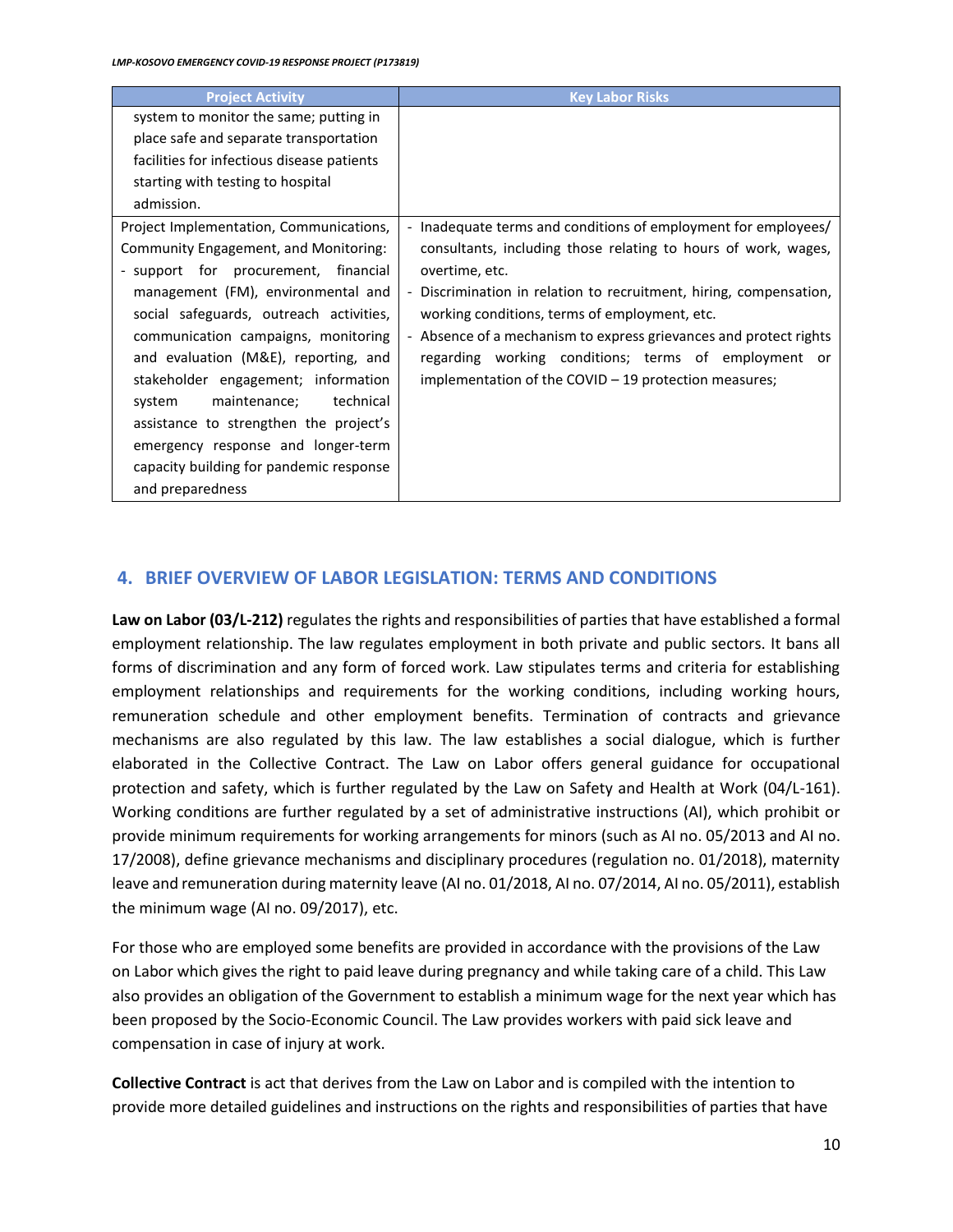established employment contract. Collective Contract provides additional details regarding employees' benefits deriving from years of employment and retirement financial package.

## **Among others, Law on Labor (nr. 03/L-212):**

- Prohibits all forms of Discrimination: Discrimination is prohibited in employment and occupation in respect of recruitment, training, promotion of employment, terms and conditions of employment, disciplinary measures, cancellation of the contract of employment or other matters arising out of the employment relationship and regulated by Law and other Laws into force;
- Prohibits Forced or Compulsory Labor
- Prohibits Child Labor: An employment relationship may be concluded by any person of eighteen (18) years of age or above. An employment relationship may also be established with a person between fifteen (15) and eighteen (18) years of age, who may be employed for easy labor that do not represent a risk to their health or development and if such a labor is not prohibited by any Law or sub-legal act. No employer may conclude an employment contract with a person below fifteen (15) years of age.
- Protects Youth, Women and Persons with Disabilities
- Protects of Employee's Rights

The Labor Law defines the following: work contract is only in written form; trial job period lasts only for 6 months at most; working hours are at 40 hours per week; employees are entitled to a 30 minute break; there is a 4 week annual leave, while women are guaranteed a 12 month maternity leave, 6 of which are paid.

# **5. BRIEF OVERVIEW OF LABOR LEGISLATION: OCCUPATIONAL HEALTH AND SAFETY**

Purpose of Law no. 04/l-161 on Safety and Health at Work (16.05.2013) is to set measures for improving the level of safety and health of employees at work. It regulates working conditions at a workplace, rights of employees and employer obligations, in general. It contains general principles for prevention of occupational hazards, elimination of hazardous and accidents factors, information, consultation, balanced participation in improving the level of safety and health at work, treatment of employees, their representatives and general guidelines for implementing such principles.

According to this law , employer employing up to fifty (50) employees, if competent, can personally take over the responsibility for implementing measures determined by this law; Employer employing over fifty (50) employees and less than two hundred and fifty (250) employees, is obliged to appoint an expert, for carrying out tasks related to safety and health at work; Employer employing over two hundred and fifty (250) employees should engage one (1) or more experts to carry out activities related to safety and health at work.

Law on Safety and Health at Work (04/L-161) stipulates conditions and protective measures in the work environments with the intention to prevent work-related injuries and ensure occupational safety and health. Work environment is defined as any environment where work is performed. Law mandates Kosovo Government to form a Counsel for Safety at Work and Protection of Workers' Wellbeing and Working Environments. The law establishes responsibilities of parties included in the work arrangement, as well as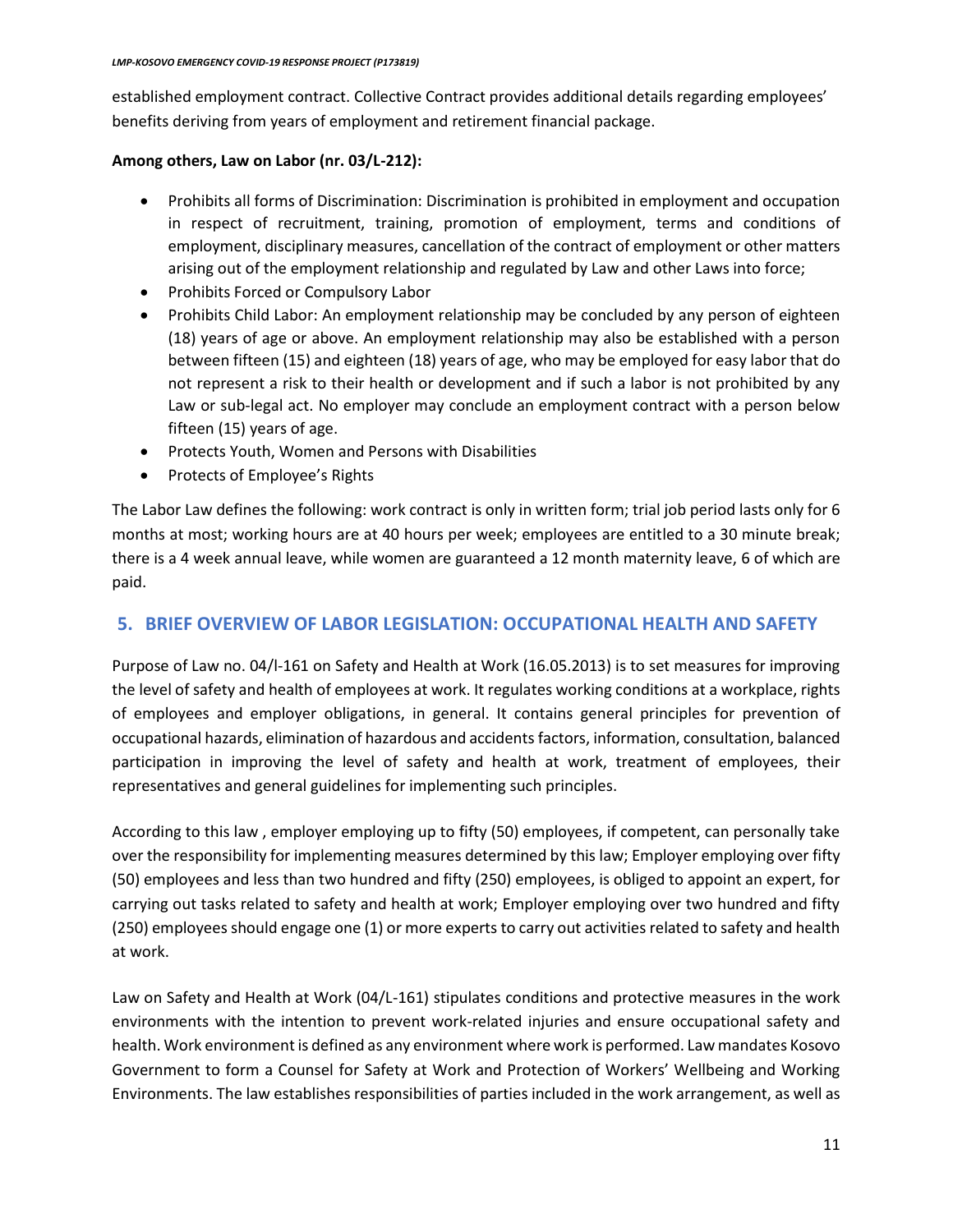ensures additional measures of protection in work environments for youth, women and people with disabilities. The law sets out measures for improving the level of safety and health of employees at work. It contains general principles of prevention of occupational hazards, elimination of causes of hazards and accidents, information, consultation, balanced participation in improving the level of safety and health at work, treatment of employees, their representatives and general guidelines for implementing such principles.

Provisions of this Law are applied in public, private and public-private sector and in state administration sector at central and local level. Provisions of this Law are applied for interns, pupils and students carrying out practical work during their schooling, persons serving sentences engaged in work, visitors, business partners, users of services and persons attending vocational training and re-training with employer. Provisions of this Law are not applied in sectors, activity of which is regulated with special Laws, such as: Kosovo Security Force, police, firefighters service and protection and rescue services.

The Law on Safety and Health at Work establishes the National Council for Safety and Health at Work. The Council proposes, recommends and drafts policies for improving safety and health levels at workplace and constantly follows safety and health situation of employees at workplace. The Council consists of eleven (11) members: three (3) Government representatives, two (2) employer representatives, two (2) employee representatives, two (2) experts from the field of safety and health at work, one (1) expert of labor medicine, and one (1) ad hoc expert, depending on the nature of the issue.

# **6. RESPONSIBLE STAFF**

The Ministry of Finance and Transfers (MOFT) will be responsible for the overall coordination of the proposed Project and implementation of Component 2, with the Ministry of Health responsible for the implementation of the project Component 1. A senior staff, from the department of International Financial Cooperation in the Ministry of Finance, will be appointed as the main Coordinator for the project. The existing Project Coordination Unit (PCU) in the Ministry of Health will be accountable for the implementation of Component 1 on health sector activities. The composition of the PCU already includes a Project coordinator, a Procurement specialist, a Financial Management specialist, a monitoring and evaluation specialist, and a Unit assistant. The directors of relevant departments of the MoH (such as HR department and the department of health services) will be responsible for the technical implementation of Project activities. The PCU will produce semi- annual progress reports as well as consolidate annual workplan that will be shared widely within the MoH and MoFT, key stakeholders, and which will be submitted to the Bank. During project implementation, technical support will be provided, aiming at further strengthening the MoH capacity. Details on Project institutional and implementation arrangements will be set out in a Project Operational Manual, to be prepared within a month from project effectiveness. The Manual will clearly describe the roles, responsibilities, and processes during project implementation. The supervision arrangements are outlined in the Global MPA and will be followed in this project.

The existing Senior Management Committee (SMC), chaired by the Minister of Health or his designee and including among others deputy ministers and directors of departments, will continue to be responsible for the decision-making mechanisms in order to prevent and address implementation bottlenecks. The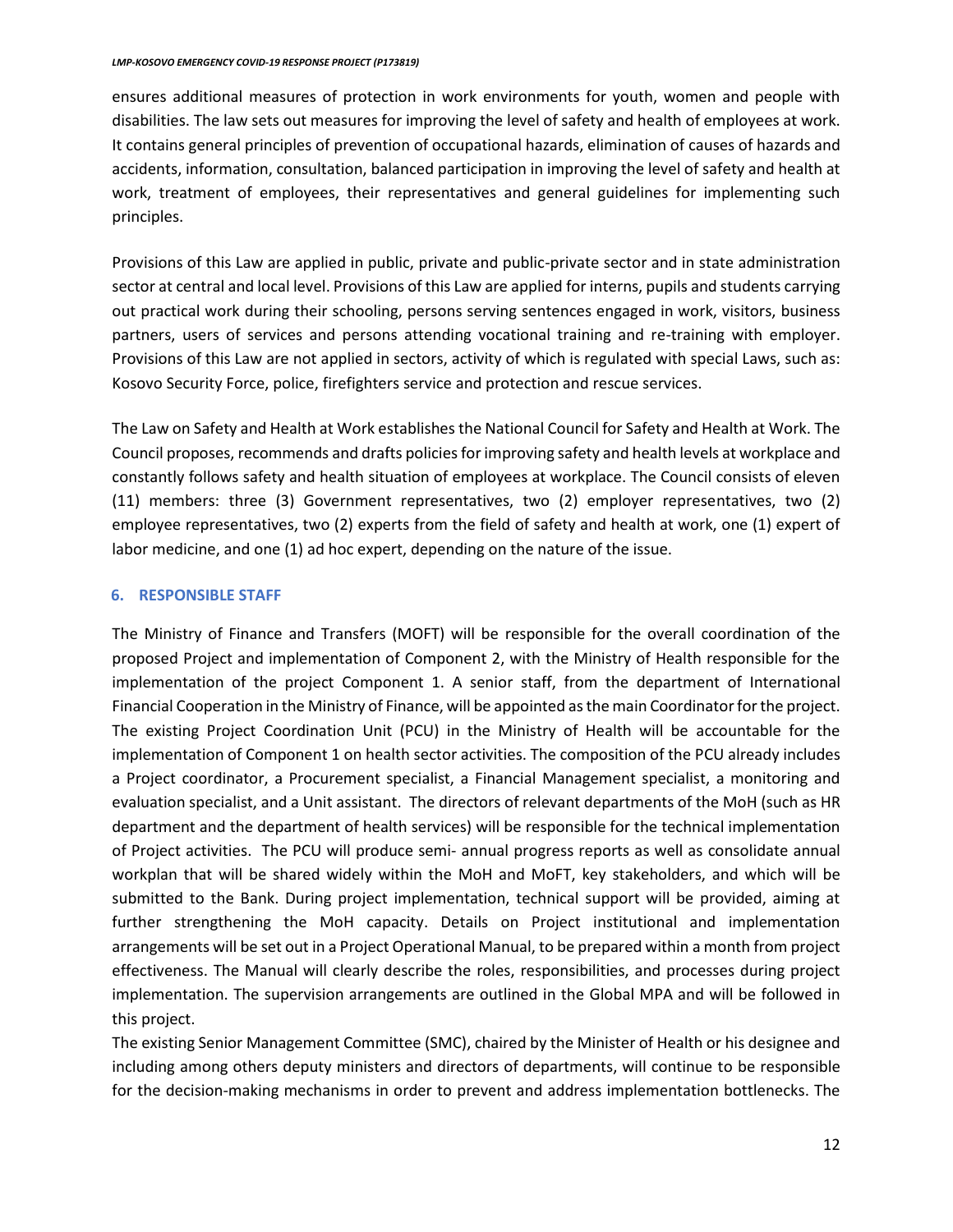Committee will be meeting to coordinate and monitor progress of the Project and decide on actions to prevent and address bottlenecks.

The MoFT will implement Component 2 through its SAS Division, in close coordination with the MoH Department for Social Policies and Family (formally in the MLSW). The SAS Division is responsible to assess the eligibility of beneficiaries for SAS and Emergency Measure 15 through the SAS MIS and for requesting the central bank to issue payments based on an approved payroll each month. It is also responsible for the GRM and internal audits. The Head of the SAS Division will be responsible for Component 2, with support of the existing staff in the SAS Division, including the IT specialist, accountant/financial management staff. The PCU in the MoH will provide support to the SAS Division to (i) prepare the required financial reports and withdrawal application; (ii) any necessary procurement activities; and (iii) compliance with the ESF.

The Department for Social Policies and Family in MoH will support the implementation of Component 2 through its oversight of the CSW. The Department will ensure that the CSW receive clear instructions on the emergency measures as these relate to the SAS and Measure 15, the application forms for Measure 15, and support the data entry into the SAS MIS for applications to SAS and Measures 15. The CSW will accept applications to the SAS and will support the data entry for Measure 15. The CSW will also support communication on the emergency measures and also the opportunity to apply to the SAS, including targeted communication to particularly vulnerable groups, such as RAE. The CSW will continue to be the first instance body for complaints and grievances regarding SAS or Measure 15 and will elevate complaints, as required to the SAS Division.

For the SAS, payments will be made by the commercial bank and post office through a contract with the SAS Division, while payments for Measure 15 will be paid directly by the central bank into the existing bank accounts of beneficiaries, based on instructions from the SAS Division.

# **7. POLICIES AND PROCEDURES**

Employment of project workers within the Kosovo Emergency COVID-19 Response Project will be based on the principles of non-discrimination and equal opportunity. There will be no discrimination with respect to any aspects of the employment relationship, including recruitment, compensation, working conditions and terms of employment, access to training, promotion or termination of employment. The following measures, will be followed by contractors and monitored by the Kosovo Emergency COVID-19 Response Project (PCU), to ensure fair treatment of all employees:

- Recruitment procedures will be transparent, public and non-discriminatory, and open with respect to ethnicity, religion, sexuality, disability or gender.
- Applications for employment will only be considered if submitted via the official application procedures established by the contractors.
- Clear job descriptions will be provided in advance of recruitment and will explain the skills required for each post.
- All workers will have written contracts describing terms and conditions of work and will have the contents explained to them. Workers will sign the employment contract.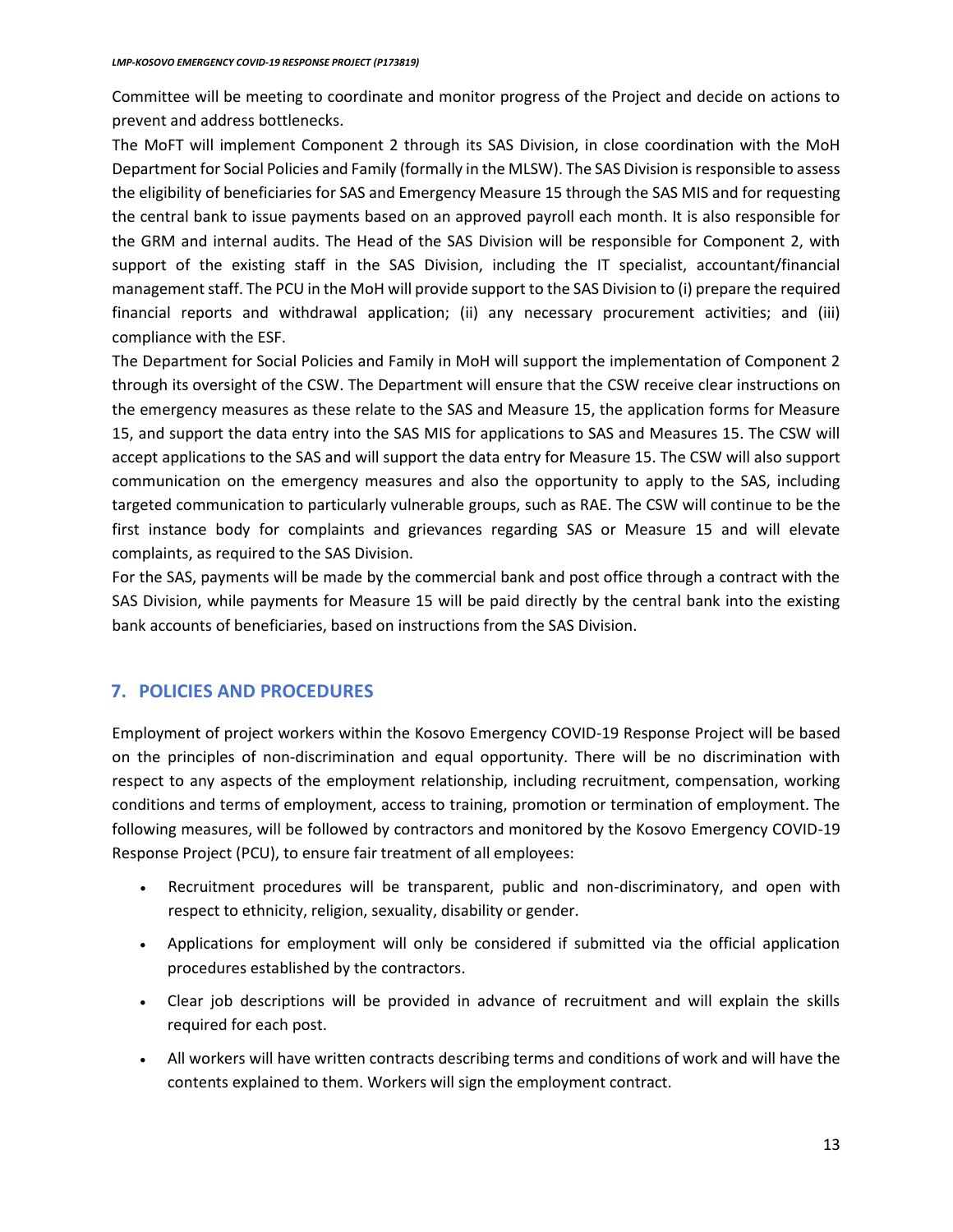- The contracted workers will not be required to pay any hiring fees. If any hiring fees are to be incurred, these will be paid by the Employer.
- Depending on the origin of the employer and employee, employment terms and conditions will be communicated in two languages, in the state language and the language that is understandable to both parties.
- All workers will be 18 years old or above for civil works. This will be a requirement in COVID-19 Response Project contracts with contractors.
- Normal working time should not exceed 40 hours per week. With a five-day working week, the duration of daily work is determined by the internal work regulations approved by the employer after prior consultation with the representatives of the workers, in compliance with the established working week duration.

#### **AGE OF EMPLOYMENT**

Kosovo law prohibits anyone under 18 from performing "unhealthy or heavy" jobs and there are special requirements for leave, work hours, and other conditions of employment.

Contractors will be required to verify and identify the age of all workers. This will require workers to provide official documentation, which could include a birth certificate, national identification card, or medical or school record. If a minor under the minimum labor eligible age is discovered working on the project, measures will be taken to immediately terminate the employment or engagement of the minor in a responsible manner, taking into account the best interest of the minor.

#### **8. TERMS AND CONDITIONS**

The employment terms and conditions applying to Kosovo Emergency COVID-19 Response Project (PCU) employees are set out in this document. These internal labor rules will apply to all Kosovo Emergency COVID-19 Response Project employees who are assigned to work on the project (direct workers). Terms and conditions of contracted workers are determined by their individual contracts.

The work hours for Emergency COVID-19 Response Project workers will be 40 hours per week, eight hours per workday. Terms and conditions of contracted direct workers will be determined by their individual contracts. The contractors' labor management procedure will set out terms and conditions for the contracted and subcontracted workers. These terms and conditions will be in line, at a minimum, with this labor management procedure and specified in the standard contracts to be used by the MoH and MoFT under the project, which will be provided in Project Operations Manual and follow this LMP.

#### **9. GRIEVANCE MECHANISM**

The project has developed the ESMF as a main environmental and social guiding document together with the Stakeholder Engagement Plan (SEP) and Labor management procedures (this document). During the development of the SEP, the special chapter was dedicated to the Grievance Redress Mechanism for the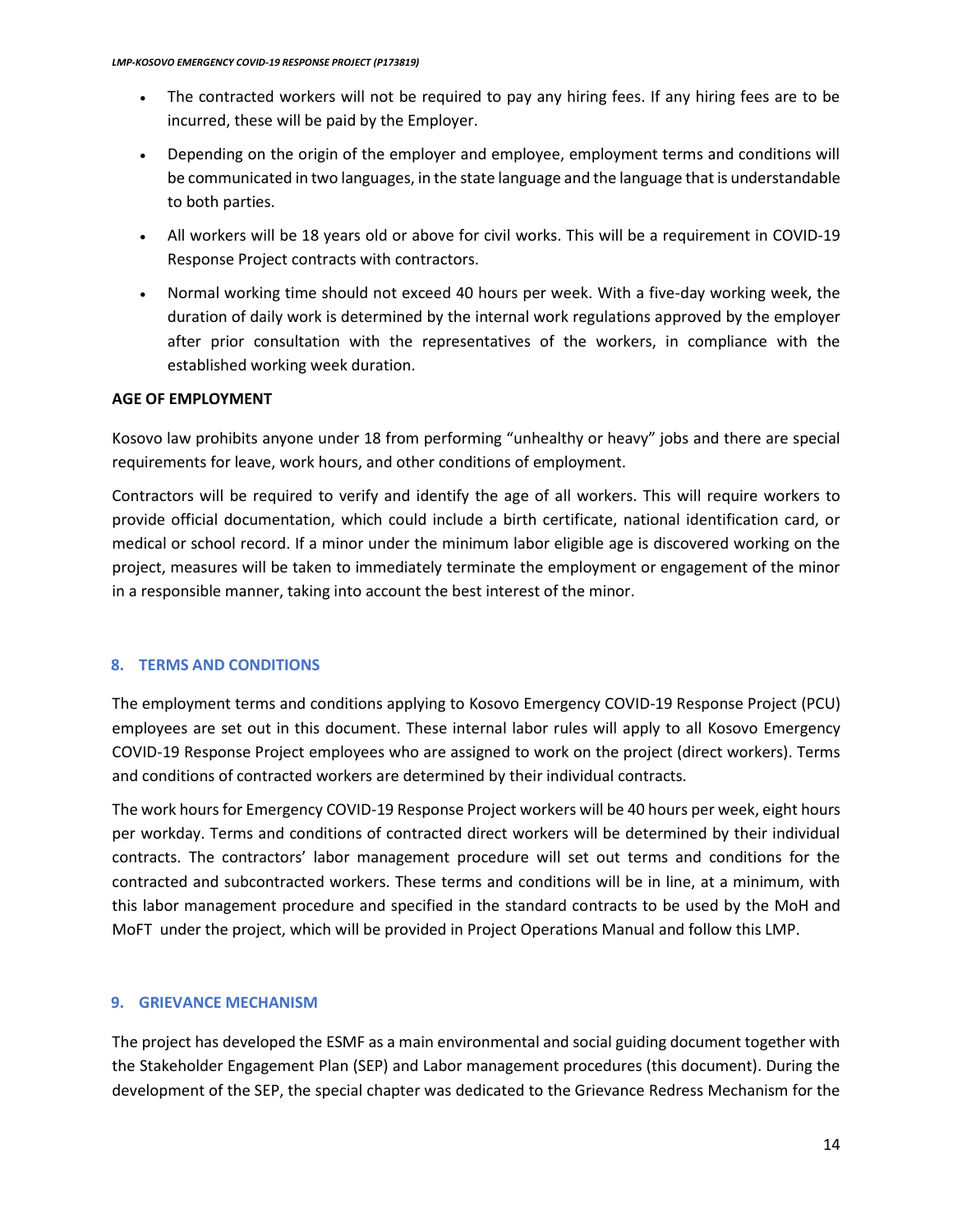#### *LMP-KOSOVO EMERGENCY COVID-19 RESPONSE PROJECT (P173819)*

Project Workers consistent with the ESS2. The grievance procedure has been developed where in Annex I in the SEP there is a form for grievances raised by the health care workers and other workers within the project.

A grievance redress mechanism (GRM) will be established for all project workers where such mechanism is not already in place. The main objective of a worker GRM is to ensure timely, effective and efficient resolution of complaints and grievances related to labor and working conditions.

For **civil servants** the law on civil servants addresses the grievance mechanism in such a way to provide for employment relations and workplace dispute resolution through the Appeals Commission housed within the institution providing employment. The above stated mechanisms provided by the Kosovar legislation are considered as minimum standard to be achieved in addressing labor dissatisfaction and perceived maltreatment. Any third party employing and engaging contracted workers are expected to design and implement grievance mechanisms that will be aligned or surpass this standard ensuring an easy access to protective measures and effective remedial actions in work situations that may give rise to grievances and disputes.

For **direct workers** (external consultants) engaged by PCU, a GRM shall be conceived and housed by the MOH. This GRM shall address workplace concerns, specifying procedures as to whom a direct worker should lodge the grievance, a reasonable time frame for receiving a response or feedback and steps to refer to a more senior level, while allowing for transparency, confidentiality and non-retribution practices. Consultants shall be informed about the availability of the GRM upon their engagement.

For **contracted workers** (HCF workers, construction workers and technical consultants) a GRM shall be established in compliance with requirements of this LMP, ESS2 and the national law unless such a mechanism already exists in their facilities. The establishment of a GRM involves informing (for example during training, etc.) all contracted workers about the existence of the mechanism to address the current gap in the labor laws and establishment of the new GRM will involve the following elements:

- procedure to receive grievances such as comment/complaint form, suggestion boxes, email;
- stipulated timeframes to respond to grievances and address cases;
- a grievance log to register and track timely resolution of grievances;
- appointment of a GRM focal point (HR manager), who will inform the health care worker union about filed complaints and outcomes (for HCF workers)
- possibility of submitting a second-instance grievance in case the worker is not satisfied with the solution offered.

The mechanism will be based on the following principles:

- The process will be transparent and allow workers to express their concerns and file grievances.
- There will be no discrimination or sanctions against those who express grievances and any grievances will be treated confidentially.
- Anonymous grievances will be treated equally as other grievances, whose origin is known.
- Management will treat grievances seriously and take timely and appropriate action in response.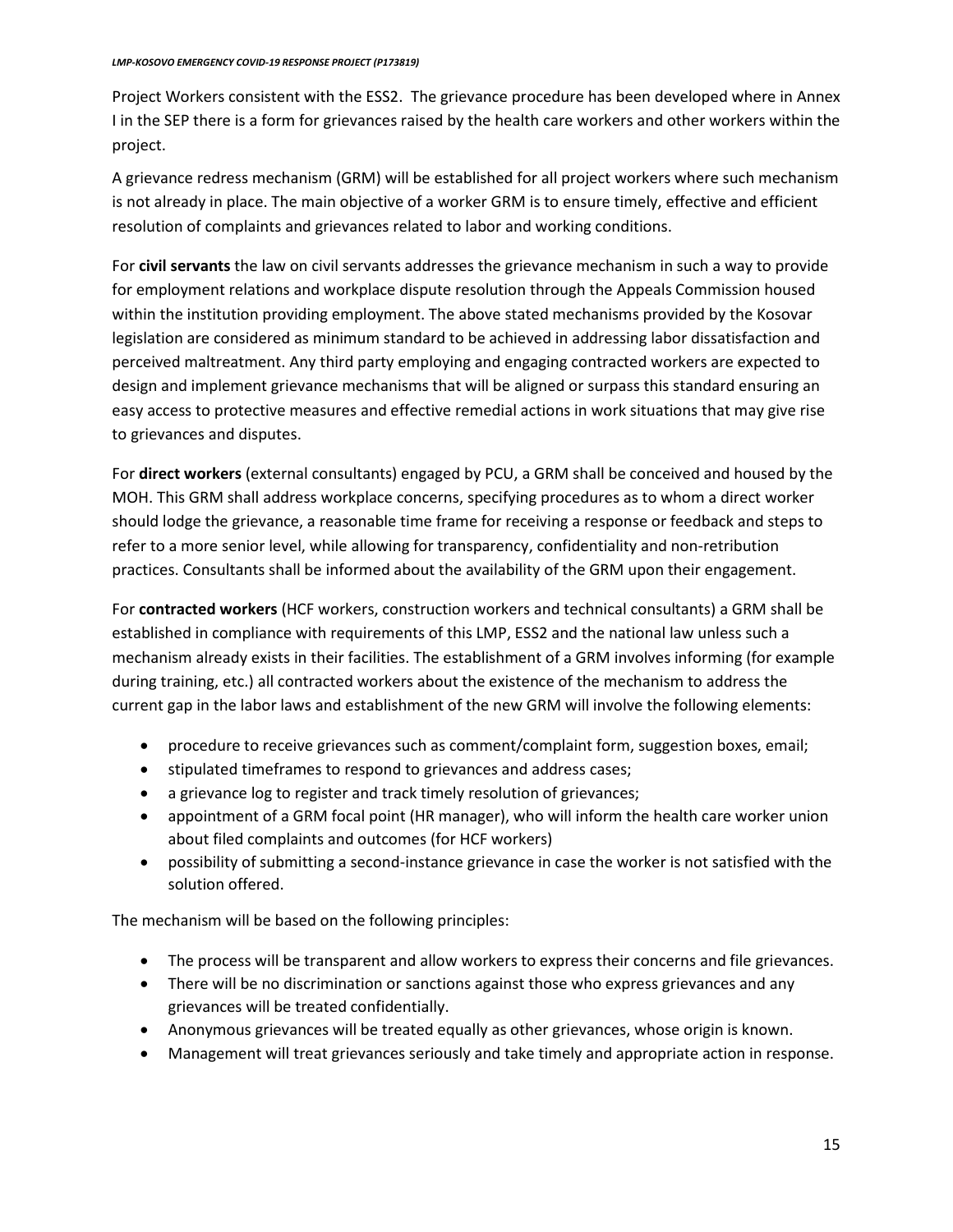The GRM Focal Point will monitor the contractors' recording and resolution of grievances, and report these to PCU in their monthly progress reports. The process will be monitored by the GRM Focal Point, and Environmental and Social Specialist of PCU will be responsible for the project GRM management. Information about the workers' GRM will be provided at induction trainings.

**GRM Structure**. Grievances will be handled PCU via dedicated website, email address and phone number.

# *Contact information for enquiries and grievances:* **Rapid Response COVID- 19 Project Ministry of Health**

Address: Rr. Zagrebit Nr. 60 10000, Prishtinë Republic of Kosovo Division for Public Communication and Relations E-mail: msh.info@rks-gov.net Telephone: +383 38 200 24 131; +383 38 200 24 020

# **10. CONTRACTOR MANAGEMENT**

All contracts under Emergency COVID-19 Response Project will include provisions related to labor and occupational health and safety as provided in the World Bank Standard Procurement Documents and Kosovo law.

Kosovo COVID-19 Response Project PCU within MoH will manage and monitor the performance of contractors in relation to contracted workers, focusing on compliance by contractors with their contractual agreements (obligations, representations, and warranties) and labor management procedures. Also, the PCU staff will look how the following obligations are fulfilled by the Contractors:

- **Labor conditions**: records of workers engaged under the Project, including contracts, registry of induction of workers, hours worked; If workers, particularly health care workers, are allowed (or required) to work longer hours than normal because of the COVID-19 emergency, this should be documented alongside measures taken to protect such workers (e.g. mandatory rest breaks).
- **Workers**: number of workers, indication of origin (local, non-local, nationals), gender, age with evidence that no child labor is involved, and skill level (unskilled, skilled, supervisory, professional, management);
- **Training/induction**: dates, number of trainees and topics, records on training provided for contracted workers to explain occupational health and safety risks and preventive measures; specific requirements for certain types of contractors, and specific selection criteria (e.g. for medical waste management, certifications, previous experience)
- **Safety**: recordable incidents (lost time incidents, medical treatment cases), first aid cases, high potential near misses, and remedial and preventive activities required, reports relating to safety inspections, including fatalities and incidents and implementation of corrective actions, records relating to incidents of non-compliance with national law; Provision of medical insurance covering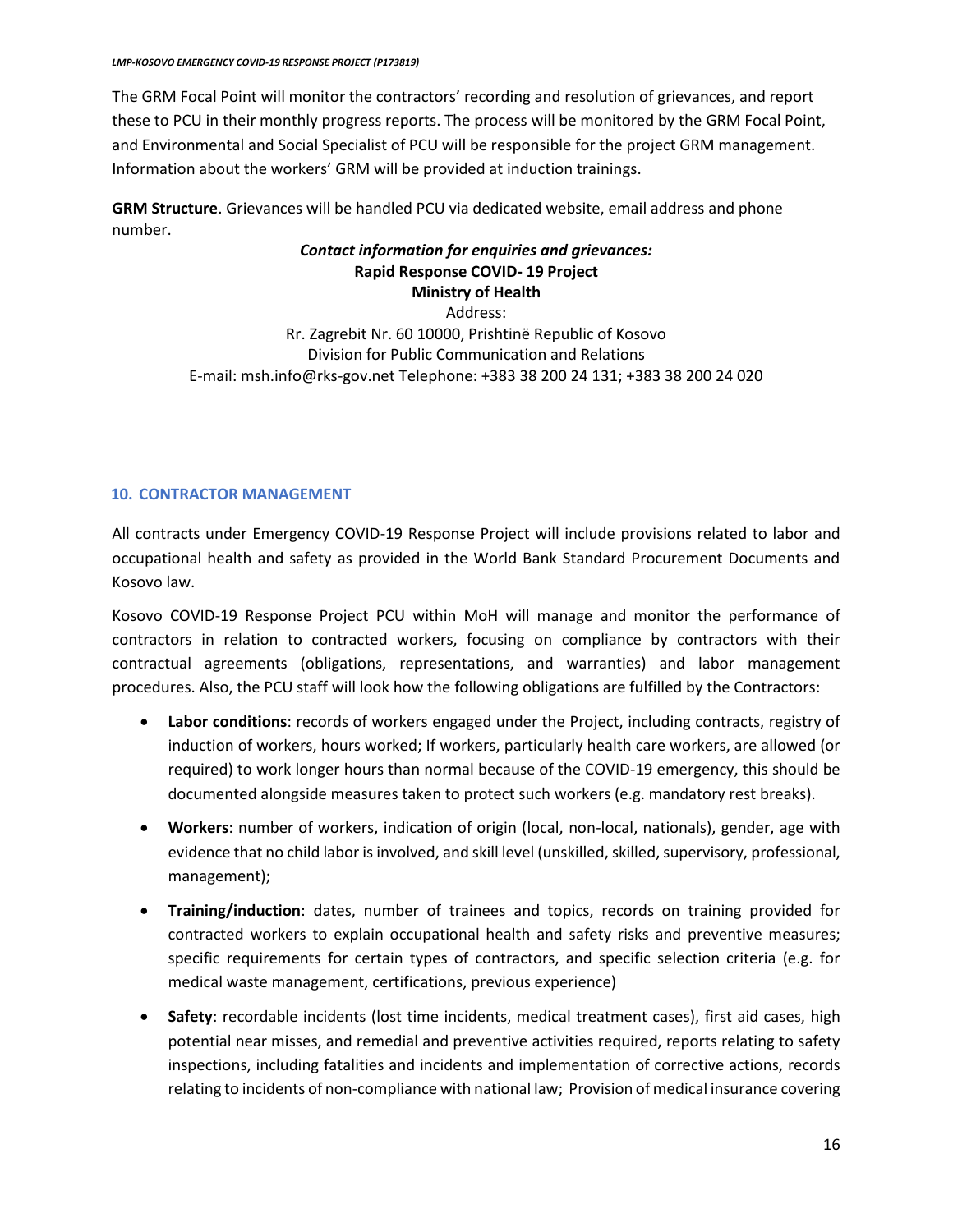treatment for COVID-19, sick pay for workers who either contract the virus or are required to selfisolate due to close contact with infected workers and payment in the event of death.

- **Details of any security risks**: details of risks the Contractor may be exposed to while performing its work—the threats may come from third parties external to the project; Specific procedures and measures dealing with specific risks. For example, for health care contractors: infection prevention and control (IPC) strategies, health workers exposure risk assessment and management, developing an emergency response plan, per WHO Guidelines.
- **Worker grievances**: details including occurrence date, grievance, and date submitted; actions taken and dates; resolution (if any) and date; and follow-up yet to be taken—grievances listed should include those received since the preceding report and those that were unresolved at the time of that report.
- Appointing a COVID-19 focal point with responsibility for monitoring and reporting on COVID-19 issues, and liaising with other relevant parties.
- Including contractual provisions and procedures for managing and monitoring the performance of Contractors, in light of changes in circumstances prompted by COVID-19.

Fulfillment of these obligations will apply to the companies that will be engaged by MoH and MoFT for limited renovation if needed to operationalize additional ICU beds, workers that will work on the building the prefabricated containers-hospitals, for medical waste management and disposal systems, as well as for all suppliers/consultants and contractors on the Emergency COVID-19 Response Project.

# *COVID-19 specific Measures for HCFs workers*

Plans/procedures that will apply to all workers associated with the project, including security personnel, will be in place to address the following issues:

- The characteristics of the workers will be assessed prior to engaging them in healthcare works, including those with underlying health issues or who may be otherwise at risk. This will be done by conducting pre-employment health checks;
- Adequate supplies of medical PPE, including gowns, aprons, curtains; medical masks (N95 or FFP2); gloves (medical, and heavy duty for cleaners); eye protection (goggles or face screens); hand washing soap and sanitizer; and effective cleaning equipment, will be put in place. If relevant PPE cannot be obtained, viable alternatives, such as cloth masks, alcohol-based cleansers, hot water for cleaning and extra hand washing facilities, until such time as the supplies are available, will be considered;
- Work tasks will be rearranged or numbers of workers on the worksite will be reduced to allow social/physical distancing, or rotating workers through a 24-hour schedule;
- Training will be provided to medical staff on the latest WHO advice and recommendations on the specifics of COVID-19;
- Enhanced cleaning arrangements, including thorough cleaning (using adequate disinfectant) of catering facilities/canteens/food/drink facilities/toilets/showers, common areas, including door handles, floors and all surfaces that are touched regularly, will be put in place;